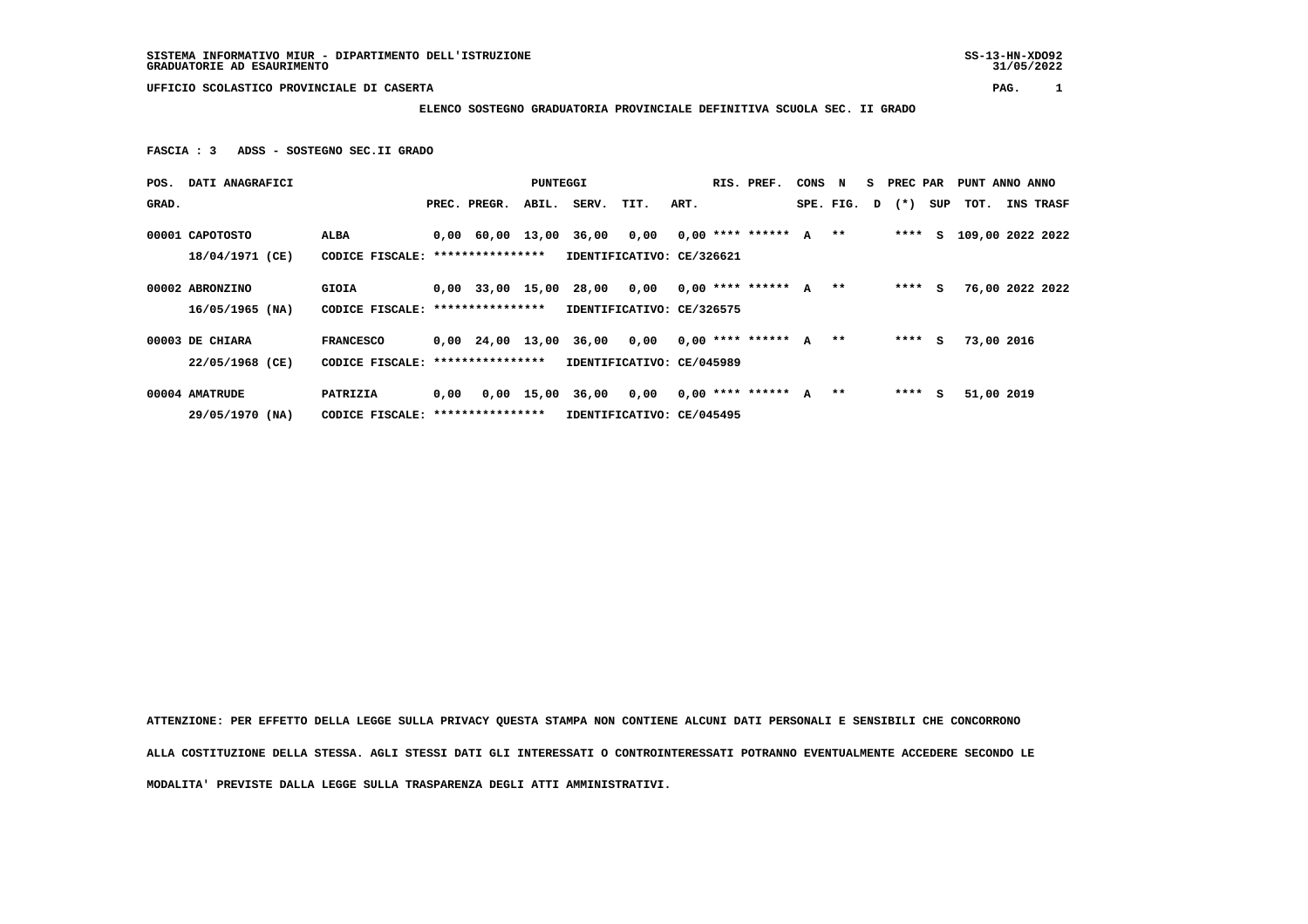**UFFICIO SCOLASTICO PROVINCIALE DI CASERTA PAG. 2**

## **ELENCO SOSTEGNO GRADUATORIA PROVINCIALE DEFINITIVA SCUOLA SEC. II GRADO**

 **FASCIA : 3 ADSS - SOSTEGNO SEC.II GRADO**

| POS. DATI ANAGRAFICI                                                                                                            | PUNTEGGI                                                   |                                   |                                            |                           |                                                                        |      |      |  | RIS. PREF.                   |  |  | s | PREC PAR PUNT ANNO ANNO |  |                    |                         |
|---------------------------------------------------------------------------------------------------------------------------------|------------------------------------------------------------|-----------------------------------|--------------------------------------------|---------------------------|------------------------------------------------------------------------|------|------|--|------------------------------|--|--|---|-------------------------|--|--------------------|-------------------------|
| GRAD.                                                                                                                           |                                                            |                                   | PREC. PREGR. ABIL. SERV.                   |                           |                                                                        | TIT. | ART. |  |                              |  |  |   | SPE. FIG. $D$ $(*)$ SUP |  |                    | TOT. INS TRASF          |
| 00005 VISONE                                                                                                                    | <b>STEFANIA</b>                                            |                                   | $0.00 \quad 43.00 \quad 42.00 \quad 36.00$ |                           |                                                                        | 0.00 |      |  | $0,00$ **** ****** R **      |  |  |   |                         |  | **** S 121,00 2014 |                         |
| 27/11/1972 (CE)                                                                                                                 |                                                            |                                   | CODICE FISCALE: *****************          |                           | IDENTIFICATIVO: CE/055998                                              |      |      |  |                              |  |  |   |                         |  |                    |                         |
| 00006 PISANI                                                                                                                    | <b>PASQUALE</b>                                            |                                   |                                            |                           | 0,00 61,00 16,00 36,00 0,00 0,00 **** ****** R ** ***** \$ 113,00 2007 |      |      |  |                              |  |  |   |                         |  |                    |                         |
| 05/12/1965 (CE)                                                                                                                 |                                                            | CODICE FISCALE: ***************** |                                            | IDENTIFICATIVO: CE/055645 |                                                                        |      |      |  |                              |  |  |   |                         |  |                    |                         |
| 00007 D'ORTA                                                                                                                    | <b>ANNA</b>                                                |                                   |                                            |                           | 0,00 58,00 12,00 36,00 3,00                                            |      |      |  | $0.00$ **** ****** R **      |  |  |   |                         |  |                    | **** S 109,00 2019 2007 |
| 11/02/1972 (CE)                                                                                                                 |                                                            | CODICE FISCALE: ****************  |                                            |                           | IDENTIFICATIVO: CE/057190                                              |      |      |  |                              |  |  |   |                         |  |                    |                         |
| 00008 DE LUCA PICIONE                                                                                                           | <b>GAETANO</b>                                             |                                   |                                            |                           | 0,00 55,00 14,00 36,00 0,00                                            |      |      |  | $0.00**********R***$         |  |  |   |                         |  |                    | **** S 105,00 2019 2019 |
| $03/02/1964$ (NA)                                                                                                               |                                                            | CODICE FISCALE: ***************** |                                            |                           | IDENTIFICATIVO: CE/164764                                              |      |      |  |                              |  |  |   |                         |  |                    |                         |
| 00009 TAMBURRINI                                                                                                                | <b>PASQUALE</b>                                            |                                   | 0,00 48,00 17,00 36,00                     |                           |                                                                        |      |      |  | $0,00$ 0,00 **** ****** R ** |  |  |   |                         |  | **** S 101,00 2002 |                         |
| 09/03/1970 (CE)                                                                                                                 | CODICE FISCALE: ****************                           |                                   |                                            |                           | IDENTIFICATIVO: CE/044549                                              |      |      |  |                              |  |  |   |                         |  |                    |                         |
| 00010 CIOFFI                                                                                                                    | <b>GIUSEPPINA</b>                                          |                                   | 0,00 45,00 15,00 36,00                     |                           |                                                                        |      |      |  |                              |  |  |   | **** $S$                |  | 96,00 2002         |                         |
| 29/03/1965 (CE)                                                                                                                 | CODICE FISCALE: *****************                          |                                   |                                            |                           | IDENTIFICATIVO: CE/043775                                              |      |      |  |                              |  |  |   |                         |  |                    |                         |
| 00011 RENDINA                                                                                                                   | <b>ANTONELLA</b>                                           |                                   |                                            |                           | 0,00 45,00 15,00 36,00 0,00 0,00 **** ****** R **                      |      |      |  |                              |  |  |   | $***$ S                 |  |                    | 96,00 2016 2007         |
| 26/01/1973 (CE)                                                                                                                 | CODICE FISCALE: ****************                           |                                   |                                            |                           | IDENTIFICATIVO: CE/056561                                              |      |      |  |                              |  |  |   |                         |  |                    |                         |
| 00012 IORIO                                                                                                                     | <b>ANGELO</b>                                              |                                   |                                            |                           | 0,00 39,00 15,00 36,00  0,00  0,00 **** ******  R  **                  |      |      |  |                              |  |  |   | $***$ S                 |  | 90,00 2019         |                         |
| 30/06/1973 (CE)                                                                                                                 | CODICE FISCALE: **************** IDENTIFICATIVO: CE/326468 |                                   |                                            |                           |                                                                        |      |      |  |                              |  |  |   |                         |  |                    |                         |
| ATTENZIONE: PER EFFETTO DELLA LEGGE SULLA PRIVACY QUESTA STAMPA NON CONTIENE ALCUNI DATI PERSONALI E SENSIBILI CHE CONCORRONO   |                                                            |                                   |                                            |                           |                                                                        |      |      |  |                              |  |  |   |                         |  |                    |                         |
| ALLA COSTITUZIONE DELLA STESSA. AGLI STESSI DATI GLI INTERESSATI O CONTROINTERESSATI POTRANNO EVENTUALMENTE ACCEDERE SECONDO LE |                                                            |                                   |                                            |                           |                                                                        |      |      |  |                              |  |  |   |                         |  |                    |                         |
| MODALITA' PREVISTE DALLA LEGGE SULLA TRASPARENZA DEGLI ATTI AMMINISTRATIVI.                                                     |                                                            |                                   |                                            |                           |                                                                        |      |      |  |                              |  |  |   |                         |  |                    |                         |